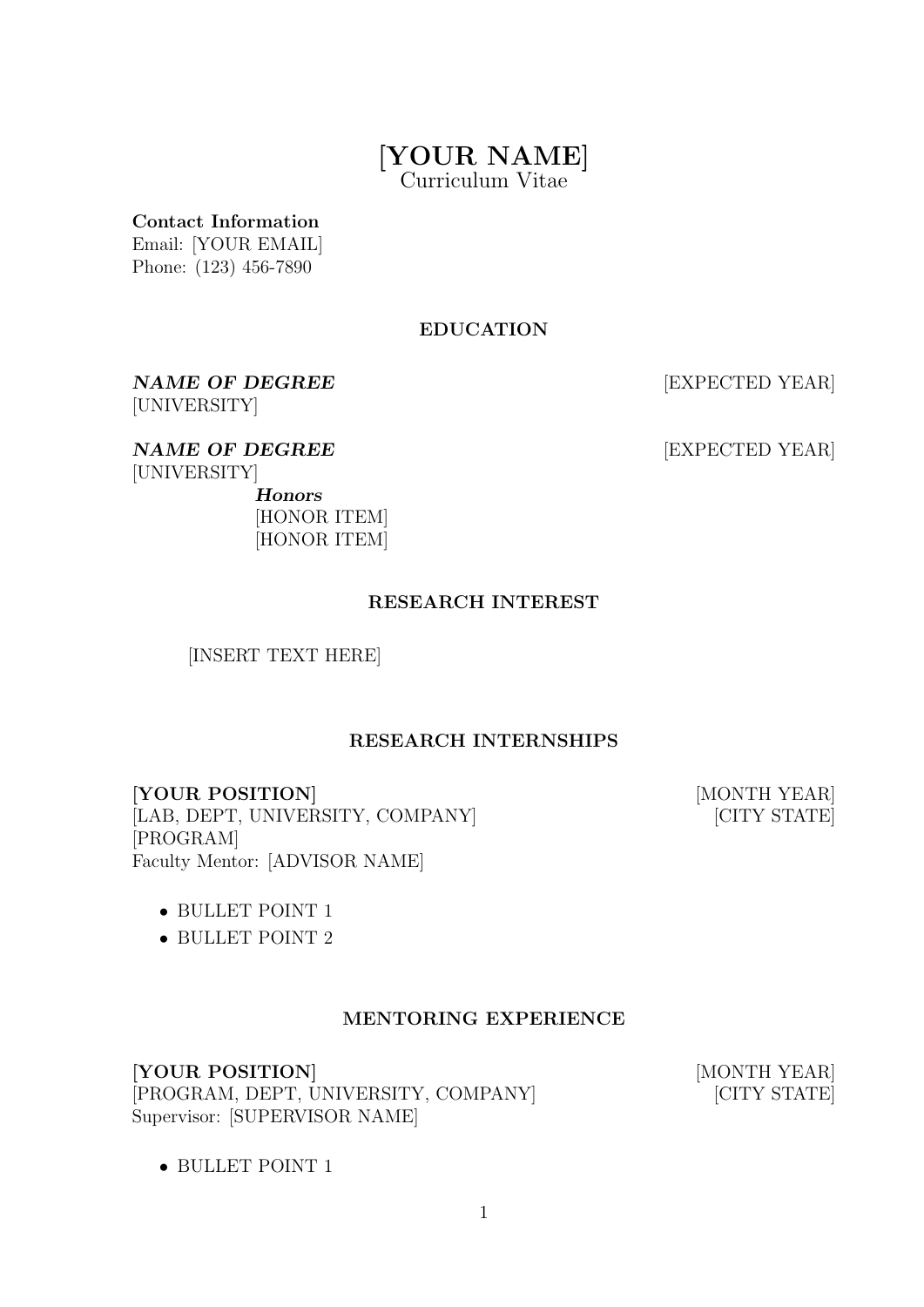• BULLET POINT 2

#### PROFESSIONAL EXPERIENCE

[YOUR POSITION] [MONTH YEAR] [PROGRAM, DEPT, UNIVERSITY, COMPANY] [CITY STATE] Supervisor: [SUPERVISOR NAME]

- BULLET POINT 1
- BULLET POINT 2

## VOLUNTEER EXPERIENCE & CAUSES

[YOUR POSITION] [MONTH YEAR]

[PROGRAM, DEPT, UNIVERSITY, COMPANY] [CITY STATE] Supervisor: [SUPERVISOR NAME]

- BULLET POINT 1
- BULLET POINT 2

# TEACHING EXPERIENCE

[YOUR POSITION] [MONTH YEAR] [PROGRAM, DEPT, UNIVERSITY, COMPANY] [CITY STATE] Supervisor: [SUPERVISOR NAME]

• COURSE NUMBER & NAME [QUARTER/SEMESTER YEAR]

#### HONORS, AWARDS & MEMBERSHIPS

[ITEM] [QUANTITY or YEAR AWARDED]

SCHOLARSHIPS & MENTORSHIPS